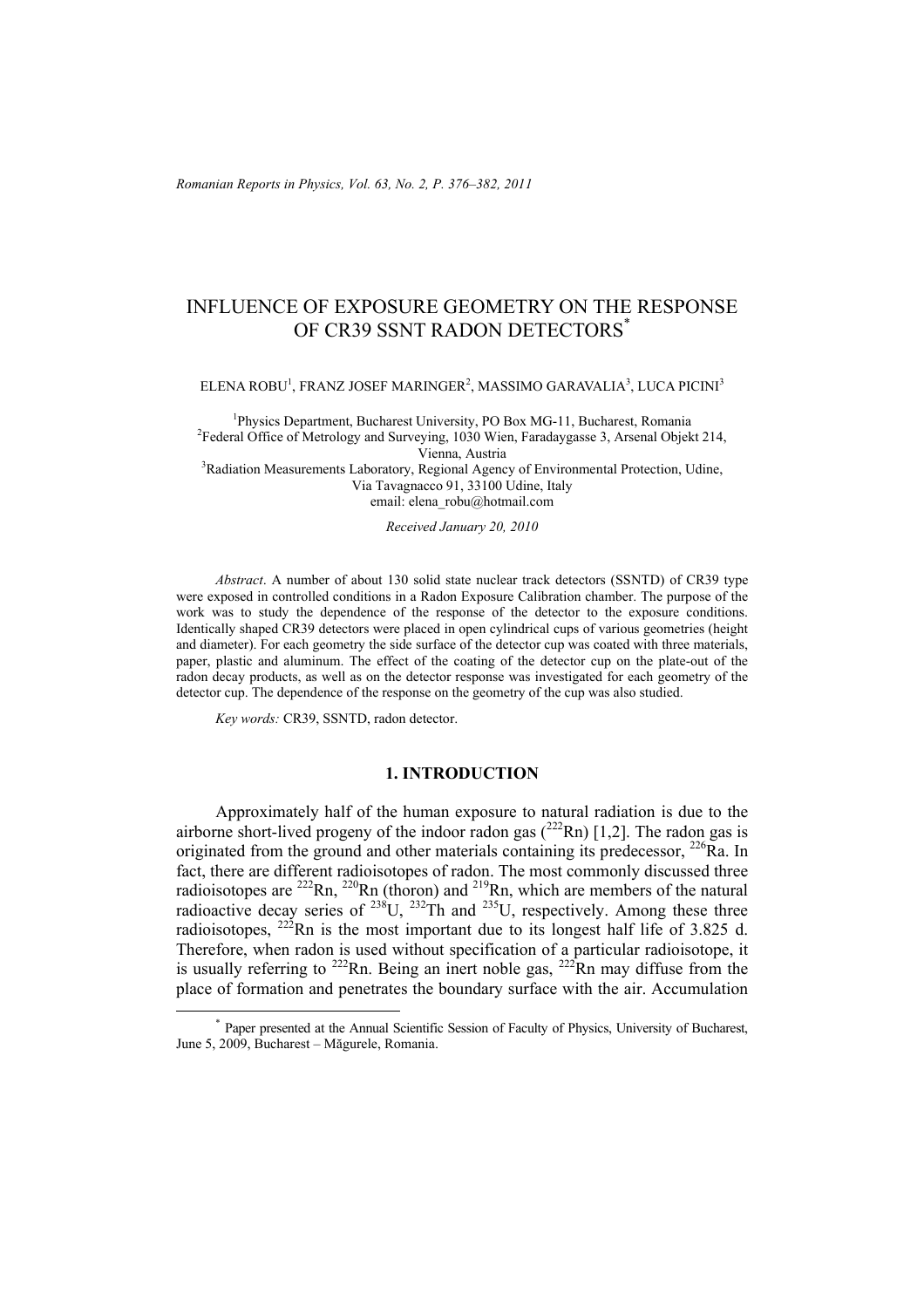of <sup>222</sup>Rn in a closed space, like the indoor environment of a dwelling, can pose a potential health hazard.

Many research papers and books have been devoted to the studies of  $^{222}$ Rn and its short-lived progeny. Various problems related to radon have been investigated such as the measuring techniques, radon penetration properties into houses, dose determination, health risk estimation, etc. On the other hand, radon map on some terrains may help discover underground uranium/thorium ores. It can also serve as a pre-signal for earthquakes or volcano eruptions etc.

 Many different methods have been developed for radon measurement. They can be classified according to the duration as grab sampling and long-term measurements. Grab sampling methods, among which the best known is the use of scintillation cells, give information on the  $^{222}$ Rn concentration in a relatively short period of time. However, the airborne  $^{222}$ Rn concentration is subjected to variations so the knowledge in a relatively short period of time might not be representative of the average concentration. In contrast to grab sampling, long-term measurements take much longer time and the average  $222$ Rn concentration during the exposure period can be acquired. The most often used long-term methods are based on Solid State Nuclear Track Detectors (SSNTDs) and activated charcoal canisters. These two methods do not require any power supply during the operation so that they belong to the group of passive methods.

 To determine the radon concentration from SSNTD readings (which is the track density, or the number of tracks per unit area), one needs to know the detector sensitivity that relates the track density to the total exposure of the detector to radon and its progeny. Experimental determination of this sensitivity, *i.e.*, calibration of these detectors for radon and progeny measurements is carried out by exposing them to known concentrations of radon and/or its progeny in a radon exposure chamber.

Calibration should be carried out with the same procedures as those followed in the real life measurements (including procedures for detector processing and readout).

# **2. THE PRINCIPLE OF SSNTDs**

 Heavy charged particles, such as alpha particles, light and heavy ions or fission products, cause extensive ionization when they pass through a medium [3,4]. This primary ionization triggers a series of new chemical processes that result in the creation of free chemical radicals and other chemical species. Along the path of the alpha particle, a zone enriched with free chemical radicals and other chemical species is then created. This damaged zone is called a latent track and can remain stable for many years in some dielectric materials.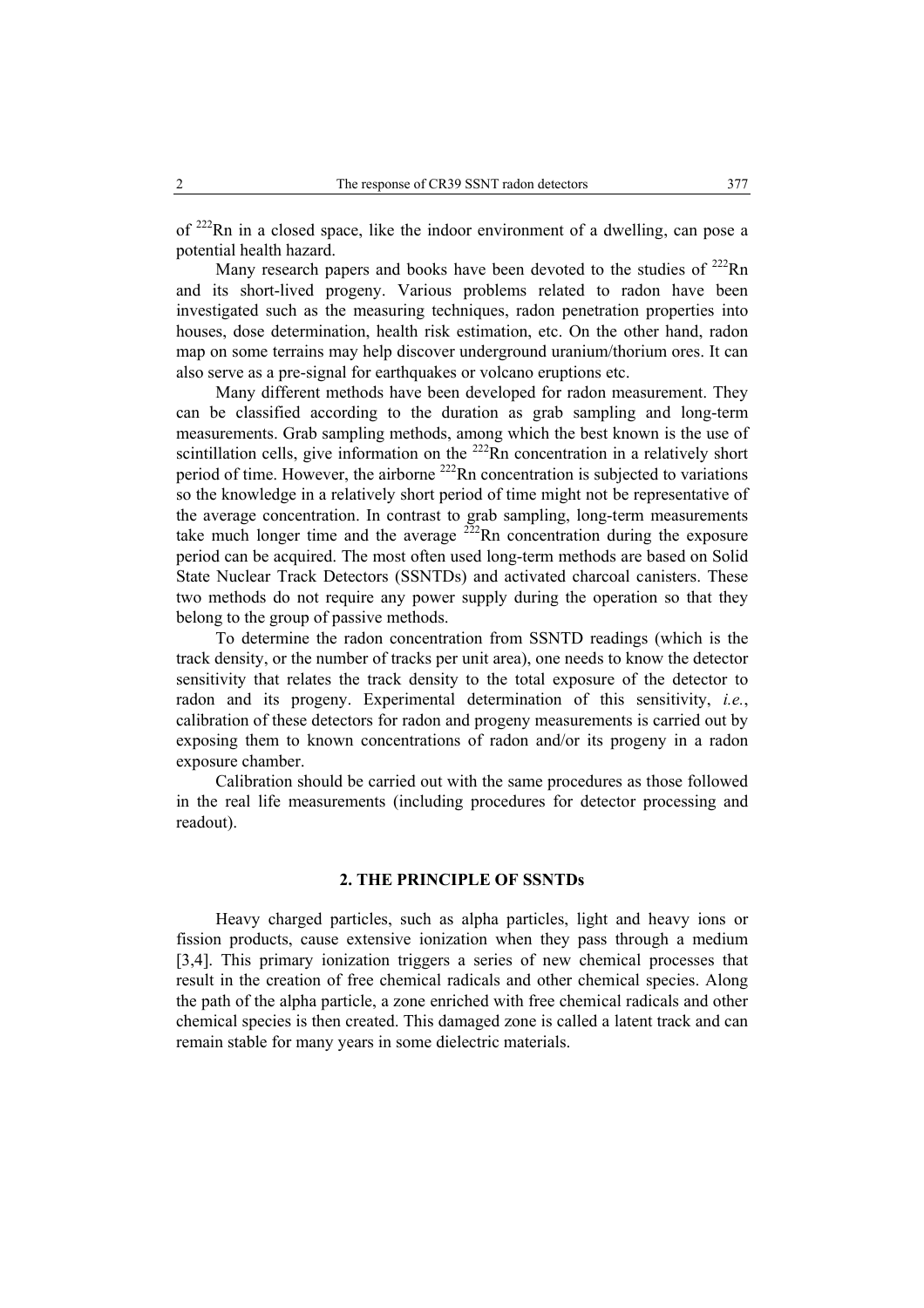If a piece of material containing latent tracks is exposed to some chemically aggressive solution such as NaOH or KOH, chemical reactions would be more intensive along the latent tracks. The overall effect is that the chemical solution etches the surface of the detector material, but with a faster rate in the damaged region. In this way, a track (or sometimes called pit) of the particle is formed, which may be seen under an optical microscope.

 One of the most commonly used SSNTDs is the CR-39 detector, which was based on polyallyldiglycol carbonate and was discovered by Cartwright *et al.* [5].

### **3. EXPERIMENTAL SETUP**

 In our work 136 SSNTD of CR39 type were exposed in the calibrated Radon Chamber of the Federal Office for Metrology and Surveying (BEV) [6]. Austrian Radon standard is a secondary standard, calibrated at PTB, Braunschweig (Germany). The calibrated Radon chamber is situated in a windowless, gastight cellar room. It is built of stainless steel panels to avoid electrostatic effects. The chamber is 11.4  $m^2$  and 27  $m^3$ . The entire interior (tables, installations, air conditioning facilities) inside the chamber is made of stainless steel. The temperature inside the chamber was  $21.71^{\circ}$ C and humidity 93.73%. <sup>222</sup>Rn source is provided by ARSENAL Research GmbH. The activity concentration of  $^{222}$ Rn in chamber air was continuously surveyed by two AlphaGUARD PQ2000PRO devices, manufactured by Genitron Instruments GmbH (Germany). The average activity concentration in the chamber air was  $2081$  Bq/m<sup>3</sup>.

 In order to study the influence of exposure geometry on the response of CR39 detector open exposure chambers of cylinder type with different diameters (2, 3 and 4 cm) and heights (2, 3, 4 and 5 cm) were prepared. Three detectors were exposed in each geometry, for 91 hours and 45 minutes in the calibrated Radon Chamber.

 After the exposure of CR39 SSNTD in the calibrated Radon Chamber, all detectors were etched in a specially designed bath with stable etching solution temperature and blender (Radosys GmbH, Hungary). Etching solution was prepared with 4 liter of water and 1 kg of NaOH. Etching was performed at 90°C for 4 hours and 15 minutes. In these conditions, we obtained the bulk etching velocity of 3.89 µm/h.

 CR39 response was read using RadoMeter 2000 system. This system consists of a microscope and a controller computer. The microscope unit has a B&W CCD camera with 100× optical magnification.

On each detector the microscope read one area about  $47 \text{mm}^2$  divided in  $12\times12$  fields. In Fig. 1 an image of one field obtained with this reading system is shown. Counted tracks are encircled in Fig. 1. Track shape is circular for normal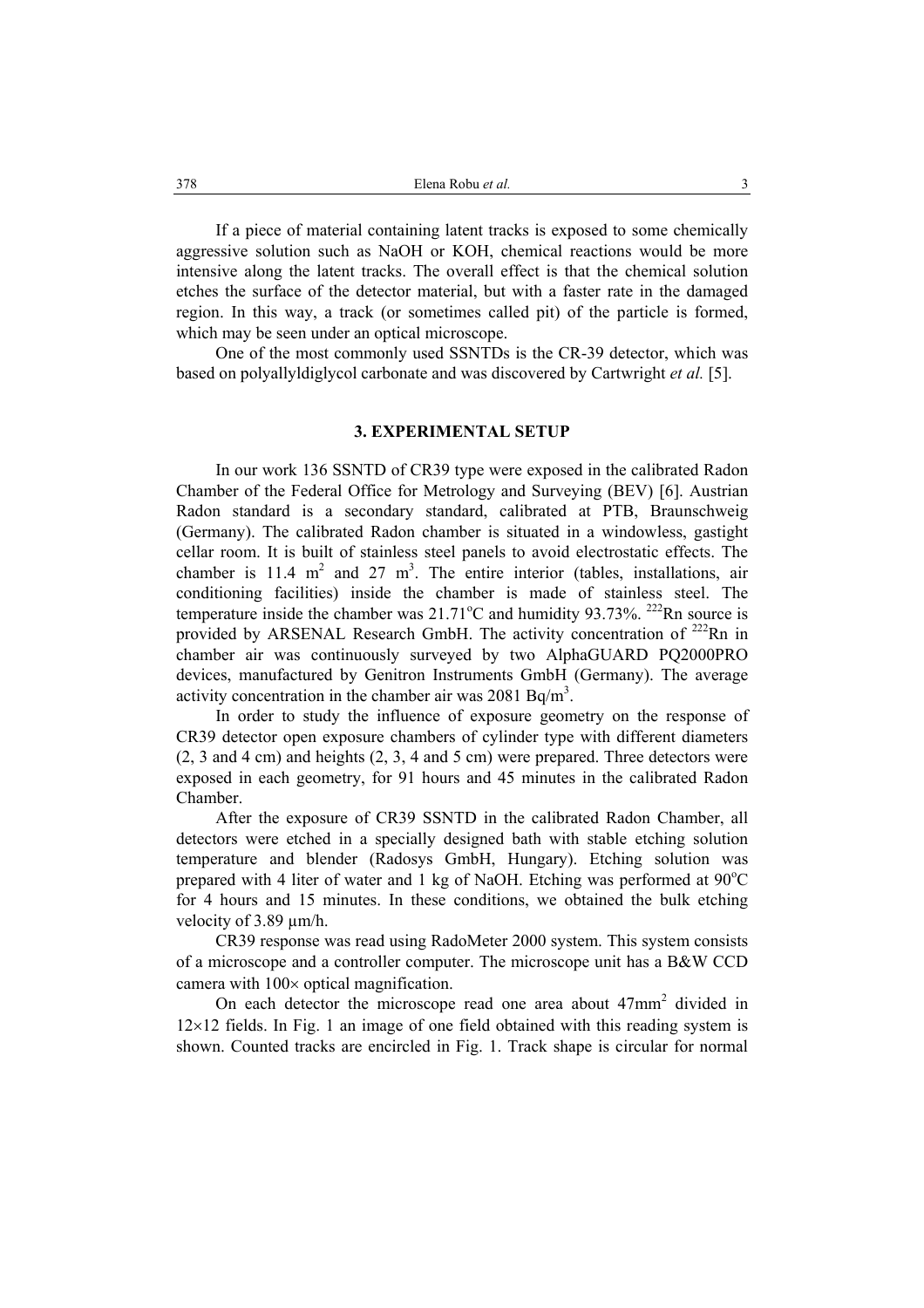incident particles, and has an elliptic shape for particles entering in the detector under an angle greater than the critical angle. From this image we can see that the reading system counts only tracks with the diameter in the range of 11 to 33µm; over-etched tracks are not counted.



Fig 1 – Image of one reading field obtained with Radosys reading system.

## **4. RESULTS AND DISCUSSIONS**

 The track densities registered by the CR39 detectors exposed in the calibrated Radon Chamber were measured using the Radosys system. We observed that the track density depends on the geometry of the exposure chamber and on the material applied for coating the side walls of the chamber.

 In Fig. 2 the dependence of the track density on the diameter of the chamber is represented for various heights (5 cm, Fig. 2a; 4 cm, Fig. 2b; 3 cm, Fig. 2c; and 2 cm, Fig. 2d) of the chamber. In Fig. 3 the dependence of the track density as a function of chamber heights for diameters of 4 (Fig. 3a), 3 (Fig. 3b) and 2 cm (Fig. 3c) respectively, is represented.

 The non-linear dependences of track density on chamber geometry are explained by the opposite effect of track density variation due to the variation of the sensitive volume and to the variation of the contribution due to the plate-out effect. Both effects are sensitive to geometry modification. For example considering a chamber with constant diameter, the volume from where the alpha particles emitted by  $^{222}$ Rn disintegration that can produce counted tracks decreases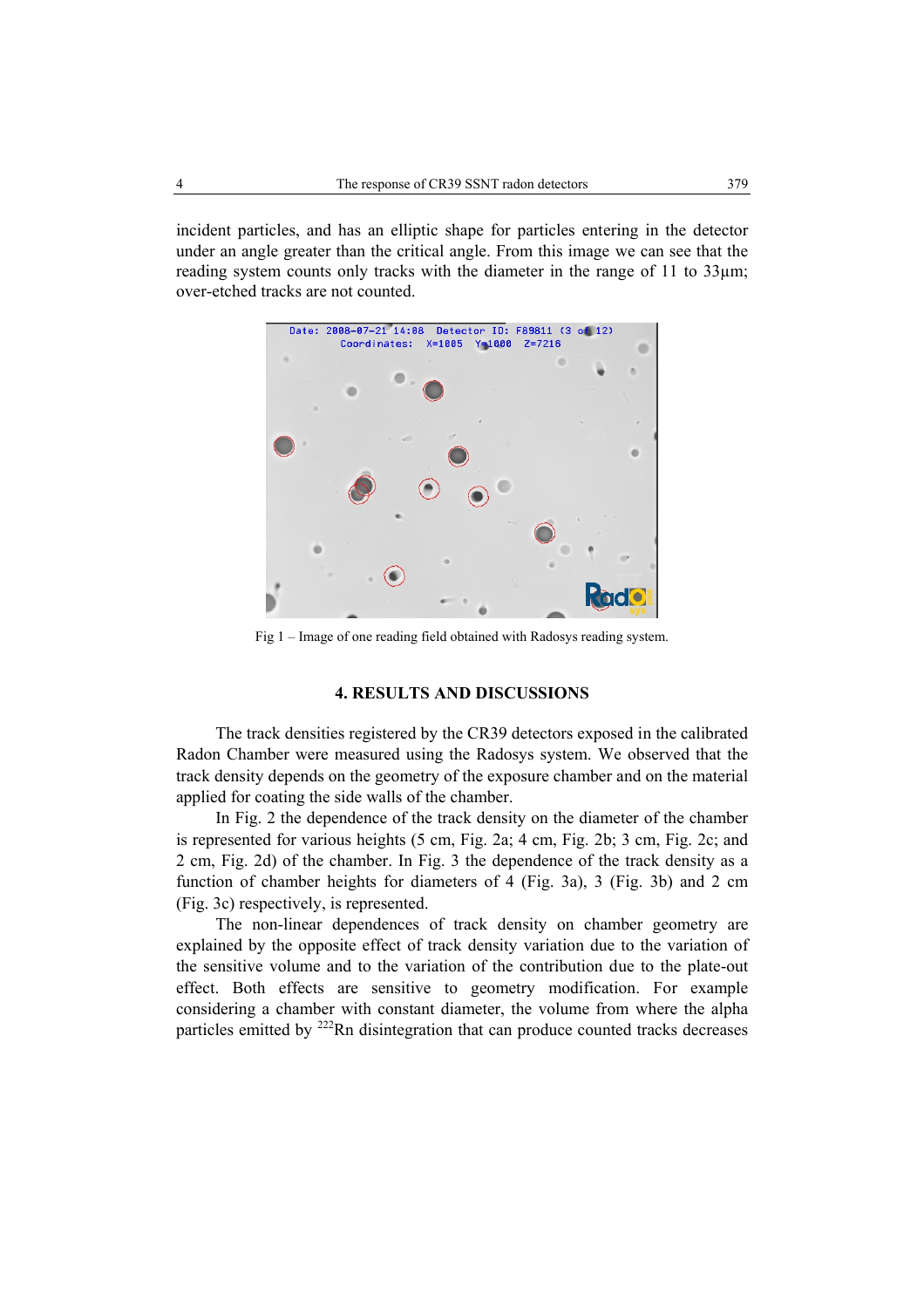with increasing the height of the exposure chamber. On the other hand, the contribution of tracks resulting from disintegration of the  $^{222}$ Rn daughter particles deposited on the wall of the exposure chamber increases with chamber height. The magnitude of each type of variation depends on the diameter of the exposure chamber. Calibration factors obtained in these conditions for different exposure chambers are in the range from 4.24  $10^{+3}$  to 11.71  $10^{+3}$  [Bq m<sup>-3</sup> h / mean density track  $mm^{-2}$ ].



Fig. 2 – Track density for exposure chambers with heights of 5 (a), 4 (b), 3 (c) and 2 cm (d) as a function of chamber diameter for chamber wall coated with paper (rhombus), plastic (square) and aluminum (triangle).

 For quantitative explanation of these effects it is necessary to know the characteristics of the alpha particles (incident energy, angle of incidence) that lead to counted tracks in the exact conditions of this experiment (exposure, etching,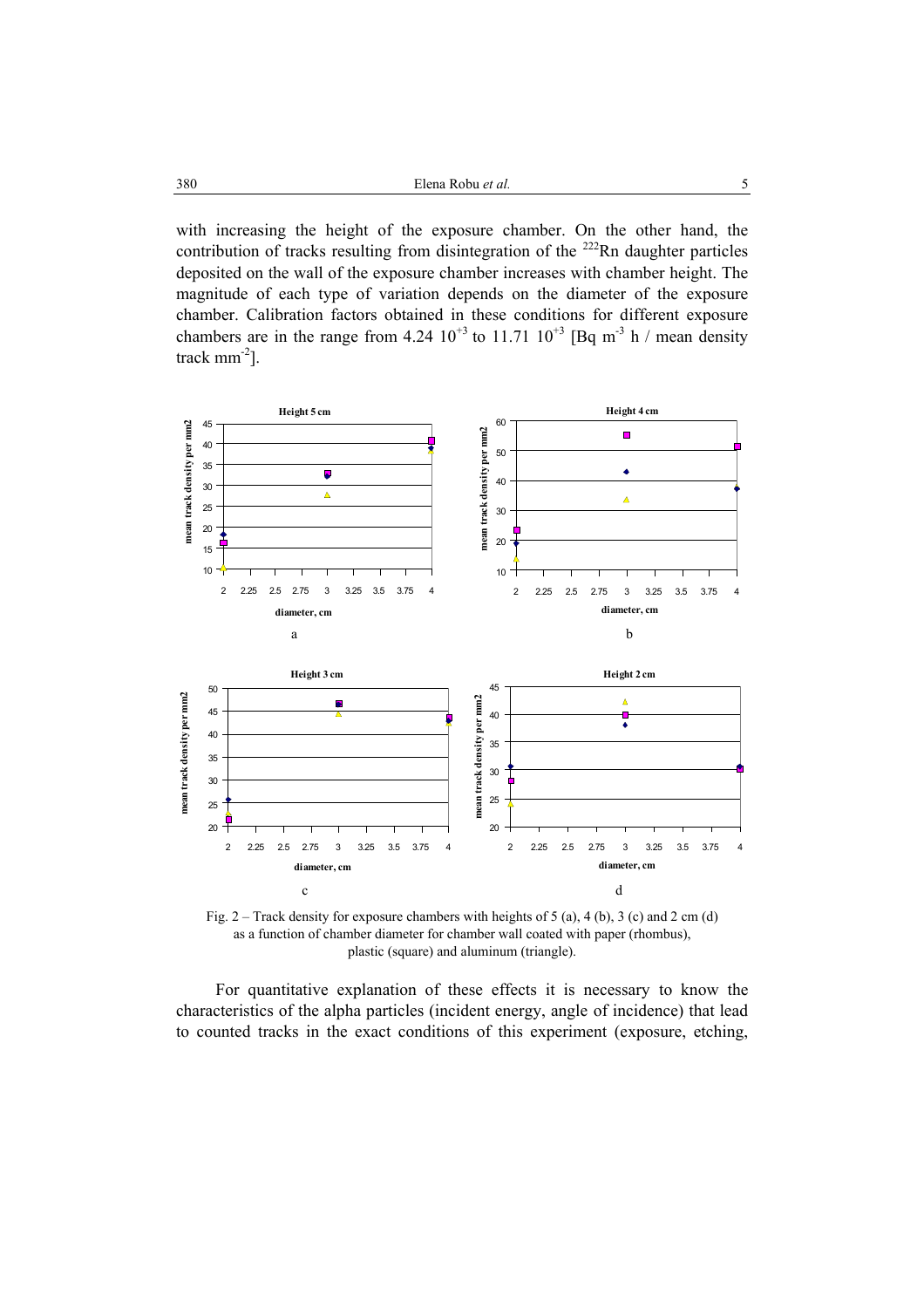track counting using the Radosys instrument). These characteristics were established by simulation of track evolution during the development of the etching process using TRACK\_TEST computer program developed by D. Nikezic and K.Yu [7, 4]. The program needs setup input data: alpha particle incident energy, angle of incidence, bulk etching velocity. The program permits visualization of the shape of the etched tracks and the assessment of the parameters (major and minor diameter, track length).



Fig. 3 – Track density for exposure chambers with diameters of 4 (a), 3 (b) and 2 cm (c) as function of chamber height for chamber wall coated with paper (rhombus), plastic (square) and aluminum (triangle).

 In Fig. 4 the variation of the critical angle (in fact the cosine of the critical angle) as a function of alpha particle energy at the entrance of the exposed detector is represented. The critical angle represents the minimum incidence angle (with respect to the detector surface) that an alpha particle with given energy E should have when impinging on the detector in order to produce tracks that are counted.